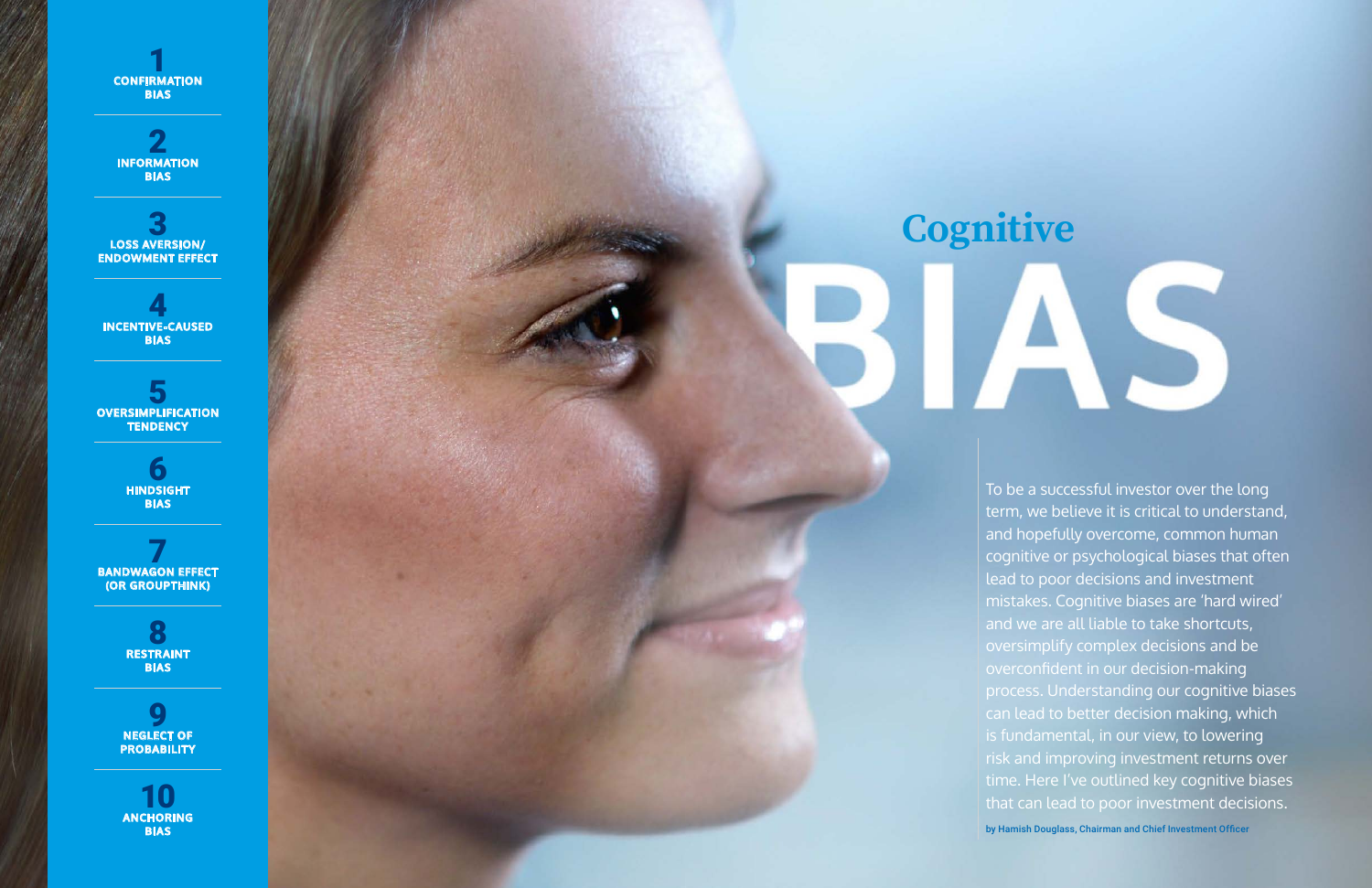10

Confirmation bias is the natural human tendency to seek or emphasise information that confirms an existing conclusion or hypothesis. In our view, confirmation bias is a major reason for investment mistakes as investors are often overconfident because they keep getting data that appears to confirm the decisions they have made. This overconfidence can result in a false sense that nothing is likely to go wrong, which increases the risk of being blindsided when something does go wrong.

To minimise the risk of confirmation bias, we attempt to challenge the status quo and seek information that causes us to question our investment thesis. In fact, we are always seeking to invert the investment case to analyse why we might be wrong. We continually revisit our investment case and challenge our assumptions. It is much more important to ask yourself why you are wrong than why you are right. Charlie Munger, the Vice Chairman of Berkshire Hathaway and Warren Buffett's business partner, said:

#### **CONFIRMATION BIAS** 1

Information bias is the tendency to evaluate information even when it is useless in understanding a problem or issue. The key in investing is to see the wood from the trees and to carefully evaluate information that is relevant to making a more informed investment decision and to discard (and hopefully ignore) irrelevant information. Investors are bombarded with useless information every day, from financial commentators, newspapers and stockbrokers, and it is difficult to filter through it to focus on information that is relevant. In our view, daily share price or market movements usually contain no information that is relevant to an investor who is concerned about the medium-term prospects for an investment, yet there are entire news shows and financial columns dedicated to evaluating movements in share prices on a moment-by-moment basis. In many instances, investors will make investment decisions to buy or sell an investment on the basis of short-term movements in the share price. This can cause investors to sell wonderful investments due to the fact that the share price has fallen and to buy into bad investments on the basis that the share price **EXECTS THEOR INTIGOR STAND THEOR INTERNATION**<br> **ENSIGNATION**<br>
Information even when it is useless in<br>
understanding a problem or issue. Th<br>
investing is to see the wood from the<br>
to carefully evaluate information that<br>
to

#### **"Rapid destruction of your ideas when the time is right is one of the most valuable qualities you can acquire. You must force yourself to consider arguments on the other side."**

In our view, the strength of many of history's most accomplished scientists and mathematicians has been their ability to overcome their confirmation bias and to see all sides of a problem. Carl Jacobi, the famous 19th century mathematician, said:

In general, investors would make superior investment decisions if they ignored daily share -price movements and focused on the medium -term prospects for the underlying investment and looked at the price in comparison to those prospects. By ignoring daily commentary regarding share prices, investors would overcome a dangerous source of information bias in the investment decision-making process.

**"Invert, always invert."**



# Cognitive biases that can lead to investment mistakes



#### **INFORMATION BIAS**

has risen.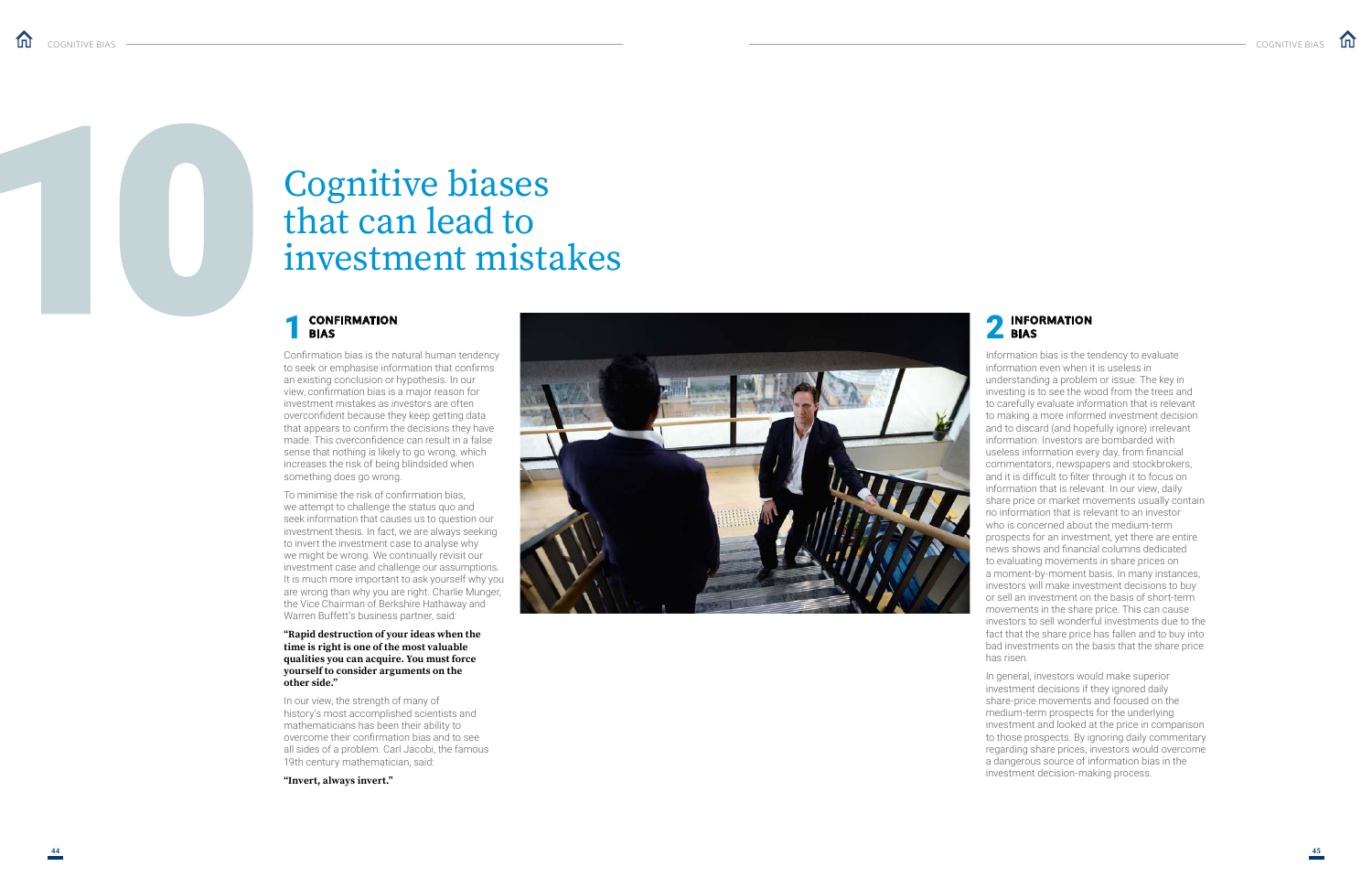Loss aversion is the tendency for people to strongly prefer avoiding losses than obtaining gains. Closely related to loss aversion is the endowment effect, which occurs when people place a higher value on a good that they own than on an identical good that they do not own. The loss aversion or endowment effect can lead to poor and irrational investment decisions, whereby investors refuse to sell loss-making investments in the hope of making their money back.

The loss-aversion tendency breaks one of the cardinal rules of economics; the measurement of opportunity cost. To be a successful investor over time you must be able to properly measure opportunity cost and not be anchored to past investment decisions due to the inbuilt human tendency to avoid losses. Investors who become anchored due to loss aversion will pass on mouth-watering investment opportunities to retain an existing loss-making investment in the hope of recouping their losses.

#### **LOSS AVERSION/ ENDOWMENT EFFECT** 3

In our view, all past decisions are sunk costs and a decision to retain or sell an existing investment must be measured against its opportunity cost. To increase our focus on measuring opportunity cost, we run the Magellan Global Fund like a football team where we have the ability to put many players onto the paddock at any one time. This forces us to focus on the opportunity cost of retaining an existing investment versus making a new investment in the portfolio. We believe many investors would make superior investment decisions if they constrained the number of investments in their portfolios as they would be forced to measure opportunity cost and make choices between investments. Buffett often gives the illustration that investors would achieve superior investment results over the long term if they had an imaginary punch card with space for only 20 holes and every time they made an investment during their lifetime they had to punch the card. In Buffett's view, this would force investors to think carefully about the investment, including the risks, which would lead to more informed investment decisions.



Incentive-caused bias is the power that rewards and incentives can have on human behaviour, often leading to folly. The sub-prime housing crisis in the US is a classic case study in incentive-caused bias. Notwithstanding that financiers knew that they were lending money to borrowers with appalling credit histories, and in many cases people with no incomes or jobs and limited assets ('NINJA' loans), an entire industry, with intelligent people, was built on lending to such people.

> How did this happen on such a massive scale? We believe the answer can be found in the effect of incentives.

> At virtually every level of the value chain, there were incentives in place to encourage people to



participate. The developers had strong incentive to construct new houses. The mortgage brokers had strong incentive to find people to take out mortgages. The investment banks had a big incentive to pay mortgage brokers to originate loans so that they could package and securitise these loans to sell to investors. The ratings agencies had strong incentive to give AAA ratings to mortgage securities to generate fees, and banks had a big incentive to buy these AAA-rated mortgage securities as they required little capital and produced enormous, leveraged profits.

#### Warren Buffett said:



**"Nothing sedates rationality like large doses of effortless money. After a heady experience of that kind, normally sensible people drift into behaviour akin to that of Cinderella at the ball. They know that overstaying the festivities – that is, continuing to speculate in companies that have gigantic valuations relative to the cash they are likely to generate in the future – will eventually bring on pumpkins and mice. But they nevertheless hate to miss a single minute of what is one helluva party. Therefore, the giddy participants all plan to leave just seconds before midnight. There's a problem, though: They are dancing in a room in which the clocks have no hands."**

One of the key factors we focus on in making investment decisions is our evaluation of agency risk. We evaluate the incentives and rewards systems in place to assess whether or not they are likely to encourage management to make rational long-term decisions. We prefer companies that have incentive schemes that focus management on the downside as well as the upside and encourage management to return excess cash to shareholders. For instance, executive compensation that is overly skewed towards share-option schemes can encourage behaviour that is contrary to the long-term interests of shareholders, such as retention of earnings above those that can be usefully reinvested into the business.



**"One of the key factors we focus on... is our evaluation of agency risk."**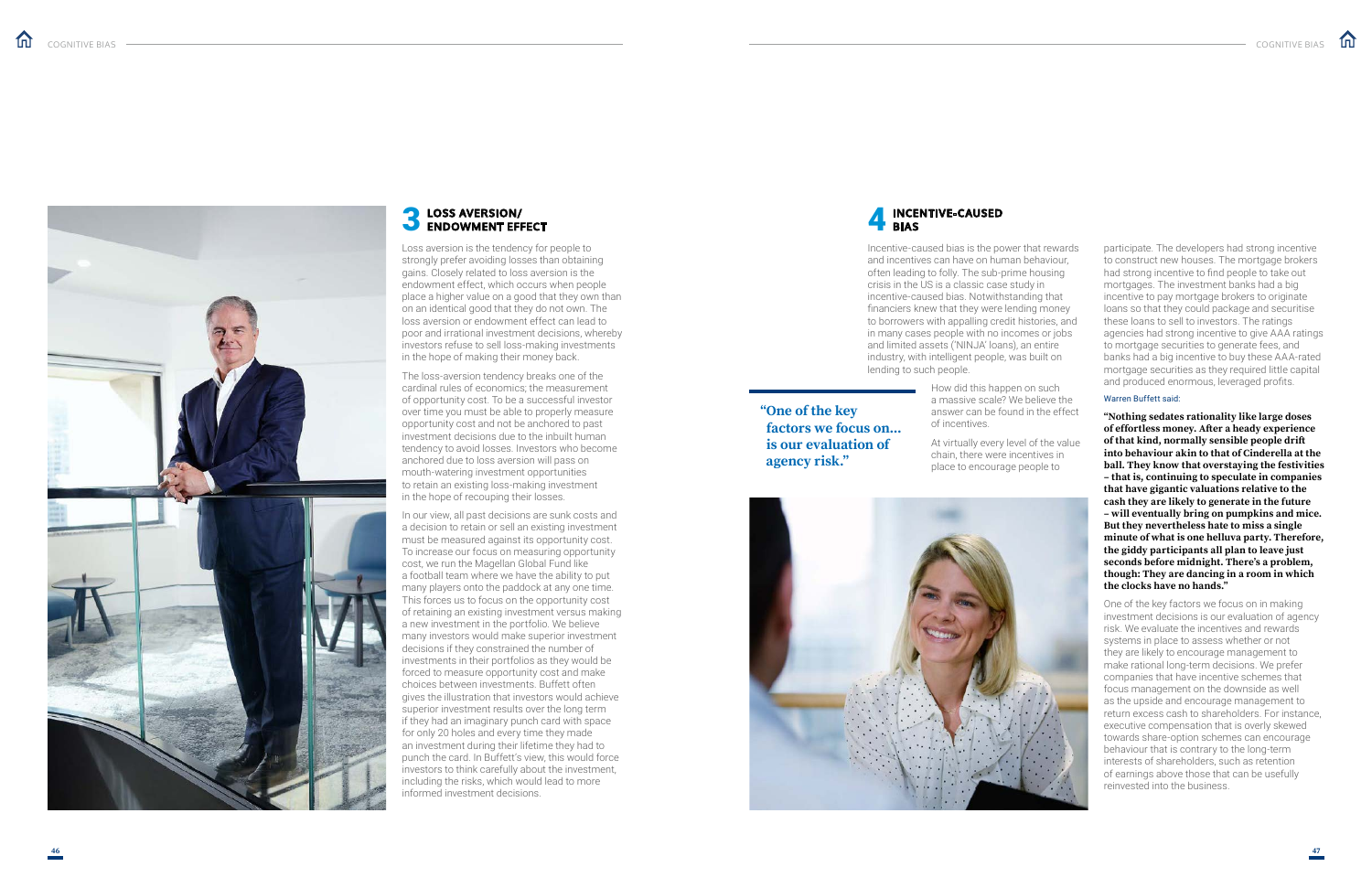

In seeking to understand complex matters humans tend to want clear and simple explanations. Unfortunately, some matters are inherently complex or uncertain and do not lend themselves to simple explanations. In fact, some matters are so uncertain that it is not possible to see the future with any clarity. In our view, many investment mistakes are made when people oversimplify uncertain or complex matters.

#### Albert Einstein said:

#### **"Make things as simple as possible, but no more simple."**

A key to successful investing is to stay within your 'circle of competence'. A key part of our 'circle of competence' is to concentrate our investments in areas that exhibit a high degree of predictability and to be wary of areas that are highly complex and/or highly uncertain. We believe that

forecasting the volume growth for Colgate-Palmolive, Coca-Cola or Procter & Gamble is relatively foreseeable over the next 10 years and is well within our circle of competence. Investing in financials is far more complex and we are disciplined to try to ensure we do not overly simplify the inherent complexity of a major financial institution. If we cannot understand the complexity of a financial institution, we simply will not invest, no matter how compelling the 'simplified' investment case may appear. Notwithstanding that our investment team has over 50 years of combined experience in analysing financial institutions, there are many institutions that we believe are simply too difficult to assess.

In our view, the majority of the investment mistakes we have made can in large part be attributed to our cognitive biases, where we have fallen susceptible to confirmation bias, have oversimplified a complex problem or strayed outside our circle of competence. Unfortunately, these cognitive biases are 'hard wired' and we will make mistakes in the future. Our aim is to have systems and processes in place that minimise the number of mistakes we will inevitably make due to our cognitive biases.



Hindsight bias is a tendency to see beneficial past events as predictable and bad events as not predictable. In recent years, we have read many explanations for poor investment performance that blame the unpredictability and volatility of markets. In our view, some of the explanations are as credible as a school child complaining to the teacher that 'the dog ate my homework'. While we have made mistakes, we will not blame our mistakes on so-called unpredictable events. In fact, not a single mistake we have made over the past five years could be attributed to an unpredictable event or market volatility but rather

to errors of judgment. We have always sought to candidly outline our investment mistakes in our Investor Letters and will continue to do so.

In our view, hindsight bias is a dangerous state of mind as it clouds your objectivity in assessing past investment decisions and inhibits your ability to learn from past

mistakes. To reduce hindsight bias, we spend significant time upfront setting out in writing the investment case for each stock, including our estimated return. This makes it more difficult to 'rewrite' our investment history with the benefit of hindsight. We do this for individual stock investments and macroeconomic calls.

**"…hindsight bias is a dangerous state of mind as it clouds your objectivity..."**

The bandwagon effect, or groupthink, describes gaining comfort in something because many other people do (or believe) the same. Buffett tells a story about the oil prospector who dies and is in a large crowd of other oil prospectors who are all waiting at the gates of heaven. All of a sudden, the crowd disperses. Saint Peter asks the oil prospector why the crowd dispersed. The oil prospector said it was simple: "I shouted, 'Oil discovered in hell.'" Saint Peter asks the oil prospector why he would like to be let into heaven. After thinking for a while the oil prospector says, "I think I will go and join my colleagues as there may be some truth in that rumour after all."

#### **BANDWAGON EFFECT (OR GROUPTHINK)** 7

In our view, to be a successful investor, you must be able to analyse and think independently.



Speculative bubbles are typically the result of groupthink and herd mentality. We find no comfort in the fact that other people are doing certain things or that people agree with us. At the end of the day, we will be right or wrong because our analysis and judgement is either right or wrong.

In avoiding the pitfalls of the bandwagon effect, I am reminded of the Robert Frost poem, *The Road Not Taken*, where he writes:

#### **"Two roads diverged in a wood, and I— I took the one less travelled by, And that has made all the difference."**

While we don't seek to be contrarian, we have no hesitation in taking 'the road less travelled' if that is what our analysis concludes.